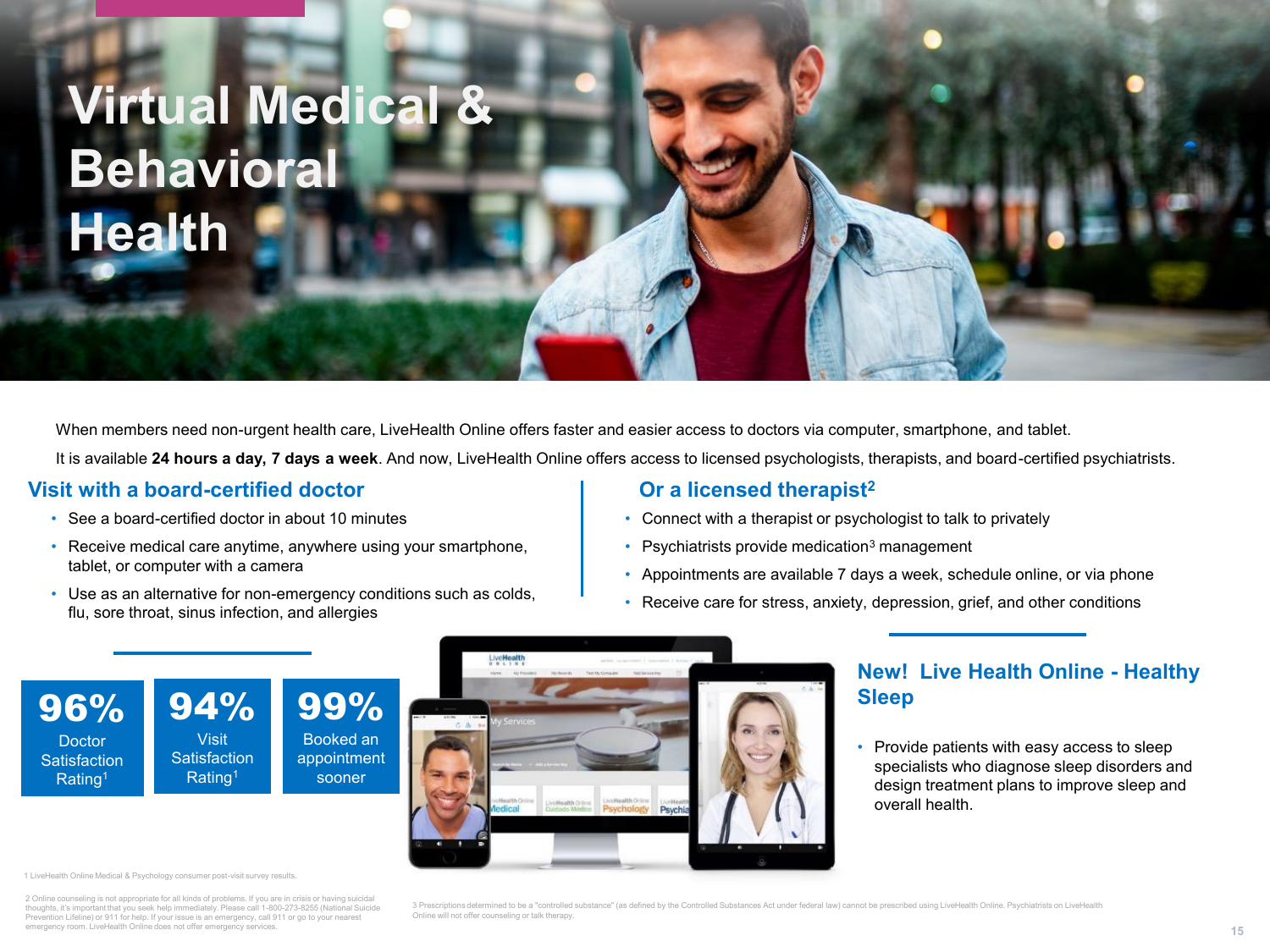

Connect with virtual support using Sydney Health

Now you can connect more easily to the care you need through the Sydney Health mobile app. Have a live video visit with a board-certified doctor on your mobile device or computer with a camera.

#### **Visit with a doctor for common health concerns**

Doctors are available 24/7 with no appointments or long wait times. During an online video visit, doctors can assess your condition, give medical advice, and send prescriptions to the pharmacy of your choice, if needed.<sup>1</sup>



**Download the Sydney Health app**  or sign up at **[anthem.com/ca](http://anthem.com/ca)** today to connect with a doctor online when you need care.





1 Prescription availability is defined by physician judgment.

2 Based on Sydney Health utilization trends from top national clients.

Anthem Blue Cross is the trade name of Blue Cross of California. Anthem Blue Cross and Anthem Blue Cross Life and Health Insurance Company are independent licensees of the Blue Cross Association. Anthem is a registered tra 128255CAMENABC VPOD BV 10/20